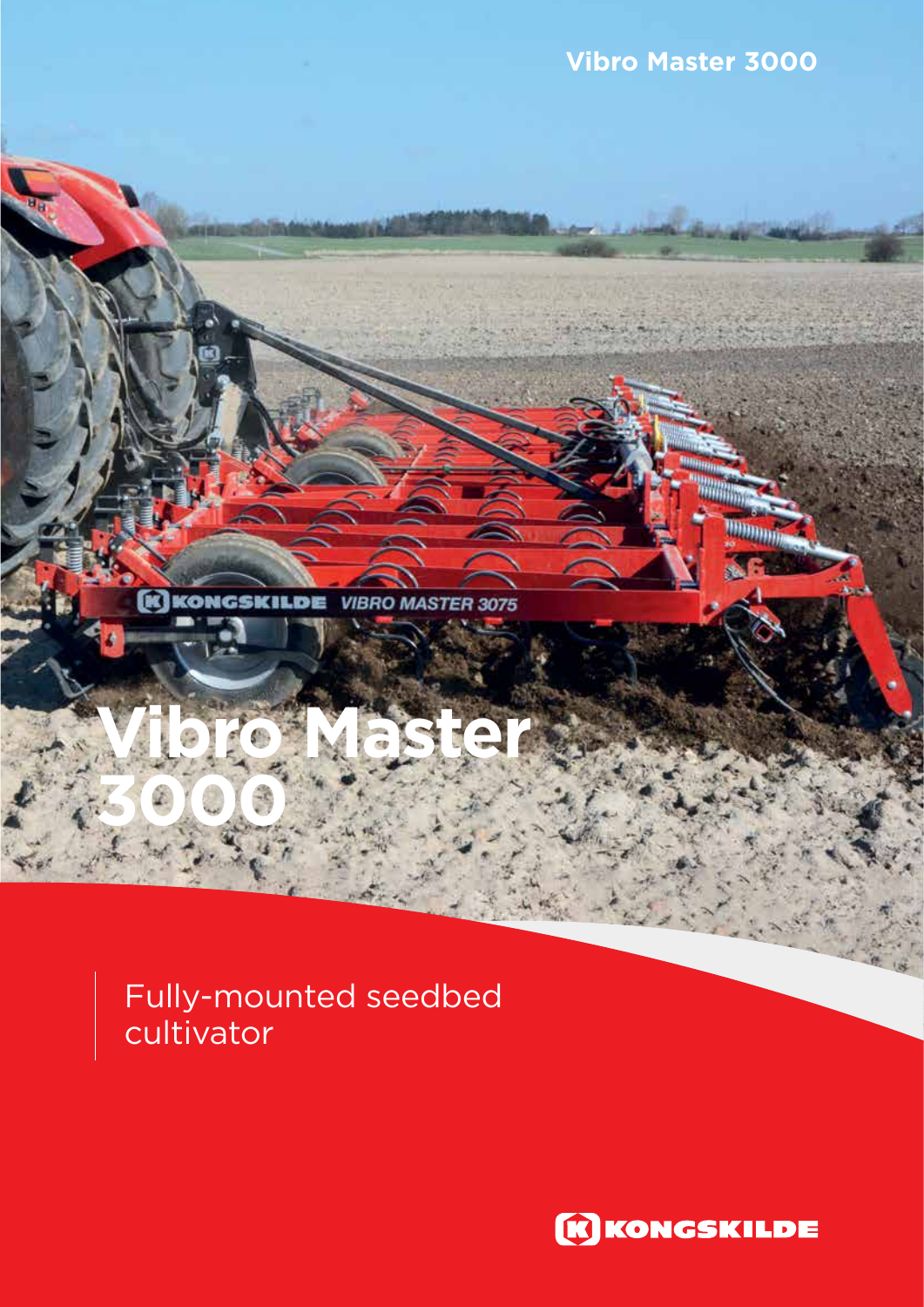## Vibro Master 3000



Kongskilde Vibro Master 3000 is a fully-mounted seedbed cultivator equipped with vibrating tines in working widths from 5,5 to 8,3 m, for tractors up to 250 hp.

#### **Seedbed preparation**

Using a vibrating-tine cultivator for your seedbed preparation has the following advantages:

- Soil is completely worked and re-consolidated in the same pass.
- Optimum seedbed preparation according to different soil types.
- Soil layering effect.
- Small clods lower down for fast germination.
- Bigger clods on the surface to minimise erosion.
- Seed is placed on firm soil for fast germination.
- Optimum access for plant roots to nutrients, water and oxygen.
- Variety of tine types and tine spacing layouts to suit specific soil conditions.

#### **Frame**

- 5 rows of tines with a symmetrical pattern, allowing soil and residues to pass without blockages.
- Construction based on a mix of square tube and flat bar gives an extremely strong but lightweight frame.
- Fully-mounted range makes larger working widths easier to handle.
- 3-section frame allows a degree of terrain following.

#### **Depth control**

- 4 large rubber wheels mounted inside the frame behind the front beam ensure accurate depth control.
- Easy depth adjustment by spindles with clear indicators.

#### **Road transport**

- 3,0 m transport width allows easy passage on narrow roads.
- Hydraulic or mechanical wing lock system operated from the tractor cab.

#### **Rear harrows**

- Special roller attachment system allows pressure to be adjusted and transferred to the rear rollers for re-consolidation.
- The attack angle and pressure of the rear rollers can easily be adjusted to suit different conditions.

#### **Levelling**

- Spring-loaded levelboard with or without spikes.
- Soil is levelled before entering the cultivator section.
- Choice of 2 different working modes: Crushing or levelling.

#### **Hydraulic flexboard**

- Hydraulically adjustable agressivity.
- Adjustable wearing plates increased lifetime.
- Depth scale for easy depth setting.



5 rows of tines in a symmetrical pattern ensuring a blockage-free passage of soil and residues.



Hydraulic flexboard for crushing and leveling of the soil surface before entering the cultivation zone. Wearing parts can be adiusted.



Lower linkage Cat. 2 and 3. Linkage pins are protected from rotation and wearing



Slotted hole in the topmast helps the cultivator to follow the soil surface in hilly conditions.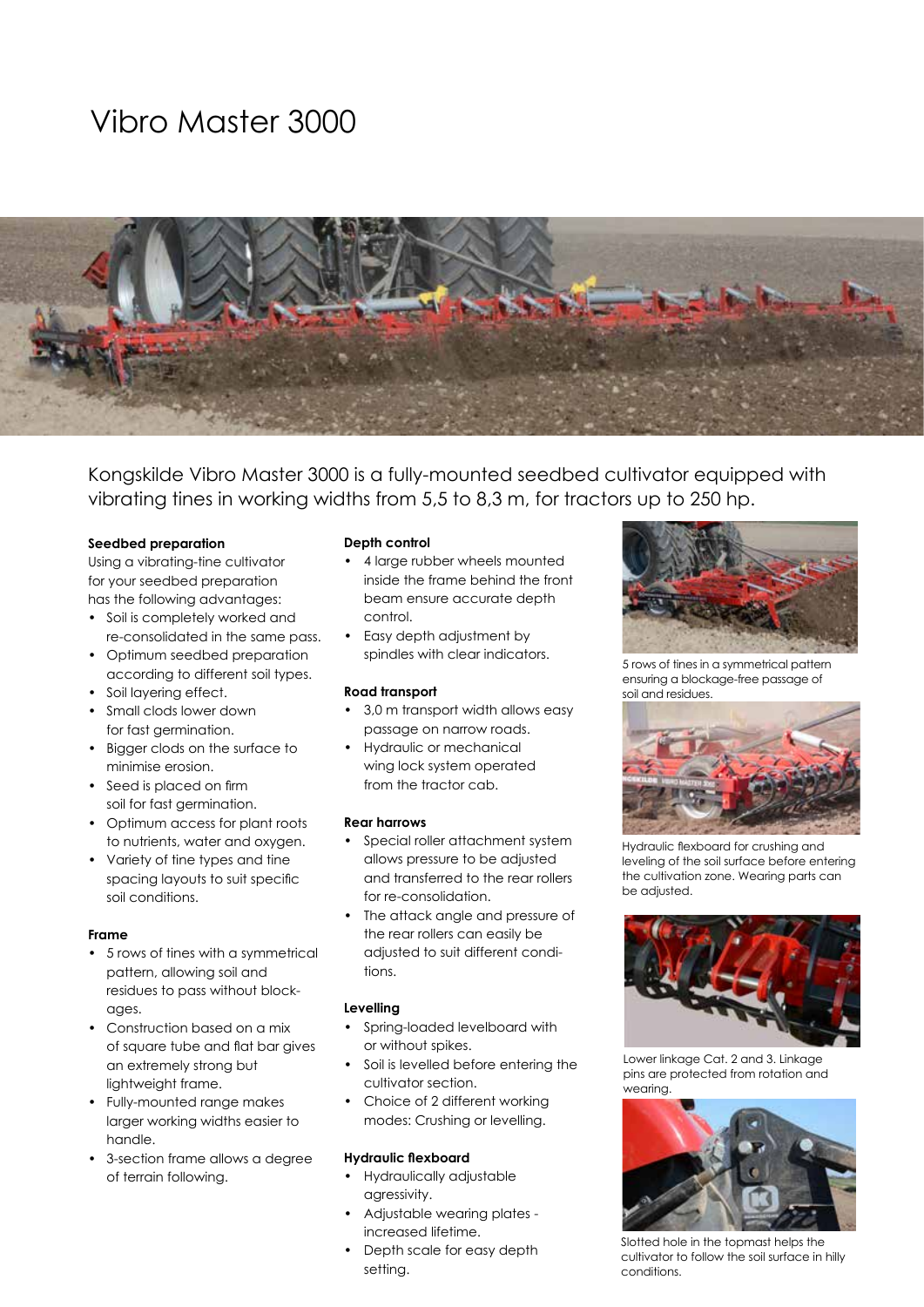



#### **Tines**

- Genuine Kongskilde vibrating tines manufactured in own factory, carrying Kongskilde mark of quality.
- Tine patterns with 8, 10 or 15 cm spacing.
- With 4 different types of genuine Kongskilde vibrating tines available, the cultivator can work in a wide variety of soil conditions.
- Attack point of the share is directly below the connection point to the frame, ensuring an even working depth even when the tine is under load.



Hydraulic or mechanical wing lock system for safe road transport and convenient operation from the tractor cab.



Vertical folding to maximum 3,0 m transport width.



4 large rubber wheels running in front of the tines on firm soil for even depth control.



Rear harrow attachment system gives varying roller pressure and attack angle options.